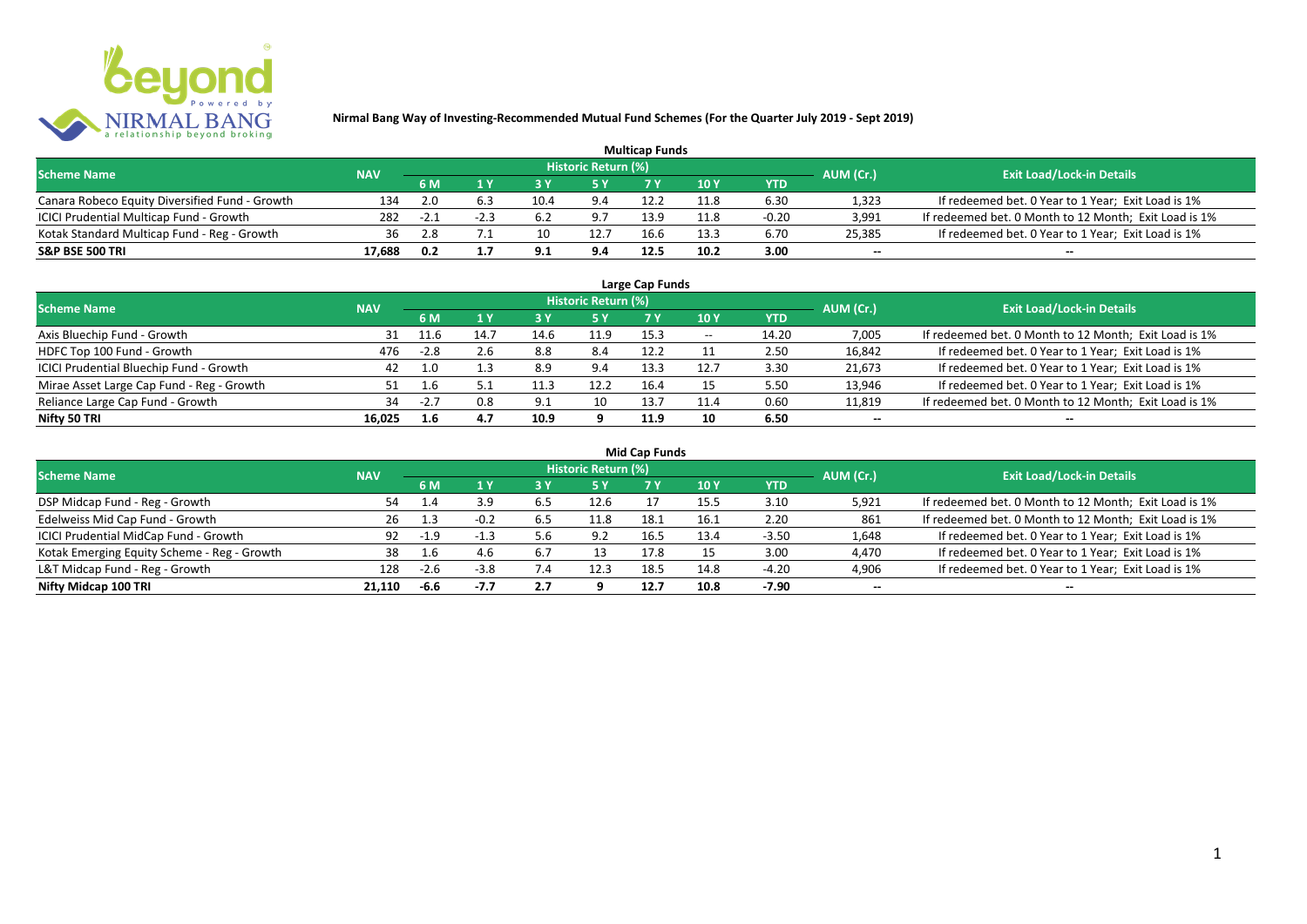

| Large & Midcap                                   |            |        |     |     |                     |      |      |      |                          |                                                    |  |  |
|--------------------------------------------------|------------|--------|-----|-----|---------------------|------|------|------|--------------------------|----------------------------------------------------|--|--|
| <b>Scheme Name</b>                               | <b>NAV</b> |        |     |     | Historic Return (%) |      |      |      | AUM (Cr.)                | <b>Exit Load/Lock-in Details</b>                   |  |  |
|                                                  |            | 6 M    |     |     |                     | 7 M  | 10Y  | YTD  |                          |                                                    |  |  |
| Canara Robeco Emerging Equities - Growth         | 91         | -1.3   | 0.2 | 8.6 | 13.7                | 20.3 | 18.5 | 1.70 | 4.669                    | If redeemed bet. 0 Year to 1 Year; Exit Load is 1% |  |  |
| Invesco India Growth Opportunities Fund - Growth |            | 2.8    |     |     | 11.1                |      | 12.8 | 4.80 | 1,659                    | If redeemed bet. 0 Year to 1 Year; Exit Load is 1% |  |  |
| NIFTY Large Midcap 250 TRI                       | 7.008      | $-1.2$ |     | 8.5 | 10.6                | 14.2 | 11.3 | 0.20 | $\overline{\phantom{a}}$ | $- -$                                              |  |  |

| <b>Focused Funds</b>             |            |      |     |      |                     |      |       |            |           |                                                       |  |
|----------------------------------|------------|------|-----|------|---------------------|------|-------|------------|-----------|-------------------------------------------------------|--|
| <b>Scheme Name</b>               | <b>NAV</b> |      |     |      | Historic Return (%) |      |       |            | AUM (Cr.) | <b>Exit Load/Lock-in Details</b>                      |  |
|                                  |            | 6 M  |     |      | E V                 | 7 V  | 10 Y  | <b>YTD</b> |           |                                                       |  |
| Axis Focused 25 Fund - Growth    | 29         | 10.6 | 6.8 | 13.6 | 13.8                | 15.1 | $- -$ | 8.90       | 7,841     | If redeemed bet. 0 Month to 12 Month; Exit Load is 1% |  |
| SBI Focused Equity Fund - Growth | 144        |      | 99  | 10.8 | 12.5                | 15.6 |       | 8.60       | 5,127     | If redeemed bet. 0 Year to 1 Year; Exit Load is 1%    |  |
| <b>S&amp;P BSE 500 TRI</b>       | 17.688     | 0.2  |     | - -  | 9.4                 | 12.5 | 10.2  | 3.00       | $-$       | $- -$                                                 |  |

|                                                |            |         |         |                     |      | <b>Small Cap Funds</b> |       |         |                          |                                                    |
|------------------------------------------------|------------|---------|---------|---------------------|------|------------------------|-------|---------|--------------------------|----------------------------------------------------|
| <b>Scheme Name</b>                             | <b>NAV</b> |         |         | Historic Return (%) |      |                        |       |         | AUM (Cr.)                | <b>Exit Load/Lock-in Details</b>                   |
|                                                |            | 6 M     |         |                     |      |                        | 10 Y  | YTD     |                          |                                                    |
| Franklin India Smaller Companies Fund - Growth | 50.        | $-7.2$  |         |                     | 9.4  | 18.4                   |       | $-5.50$ | 6,584                    | If redeemed bet. 0 Year to 1 Year; Exit Load is 1% |
| HDFC Small Cap Fund - Growth                   | 40         | -8.5    | $-7.5$  | 8.6                 | 11.7 | 15.2                   |       | $-7.20$ | 8,209                    | If redeemed bet. 0 Year to 1 Year; Exit Load is 1% |
| L&T Emerging Businesses Fund - Reg - Growth    | 23         | -6.0    | $-9.3$  |                     |      | $-$                    | $- -$ | $-8.20$ | 5,639                    | If redeemed bet. 0 Year to 1 Year; Exit Load is 1% |
| Nifty Smallcap 100 TRI                         | 7.009      | $-10.4$ | $-13.1$ | $-2.2$              | 4.5  | 8.8                    |       | -10.50  | $\overline{\phantom{a}}$ | $-$                                                |

|                                               |            |        |         |                     |           |           | ELSS Schemes (Tax Saving u/s 80-C)    |            |                          |                                  |
|-----------------------------------------------|------------|--------|---------|---------------------|-----------|-----------|---------------------------------------|------------|--------------------------|----------------------------------|
| <b>Scheme Name</b>                            | <b>NAV</b> |        |         | Historic Return (%) |           |           |                                       |            | AUM (Cr.)                | <b>Exit Load/Lock-in Details</b> |
|                                               |            | 6 M    | 4 V     | 3 Y                 | <b>5Y</b> | <b>7Y</b> | <b>10 Y</b>                           | <b>YTD</b> |                          |                                  |
| Aditya Birla Sun Life Tax Relief 96 - Growth  | 30         | $-1.4$ | $-2.7$  | 7.9                 | 11.7      | 15.8      | 11.8                                  | $-1.60$    | 8,562                    | Nil                              |
| Axis Long Term Equity Fund - Growth           | 47         | 9.7    | 9.4     | 12.1                | 12.9      | 18.8      | $\hspace{0.05cm}$ – $\hspace{0.05cm}$ | 9.20       | 19,236                   | Nil                              |
| IDFC Tax Advantage (ELSS) Fund - Reg - Growth | 54         | $-2.4$ | $-2.5$  | 8.5                 | 10.1      | 14.8      |                                       | $-0.50$    | 1,877                    | Nil                              |
| Invesco India Tax Plan - Growth               |            | 1.4    | $1.5\,$ |                     | 10.6      | 15.6      | 13.9                                  | 3.40       | 859                      | Nil                              |
| Mirae Asset Tax Saver Fund - Reg - Growth     | 18         | 3.2    | 6.6     | 13.7                | $- -$     | $- -$     | $- -$                                 | 6.40       | 2,306                    | Nil                              |
| S&P BSE 200 TRI                               | 5,729      | 0.9    | 2.9     | 9.8                 | 9.7       | 12.7      | 10.4                                  | 4.00       | $\overline{\phantom{a}}$ | $\overline{\phantom{a}}$         |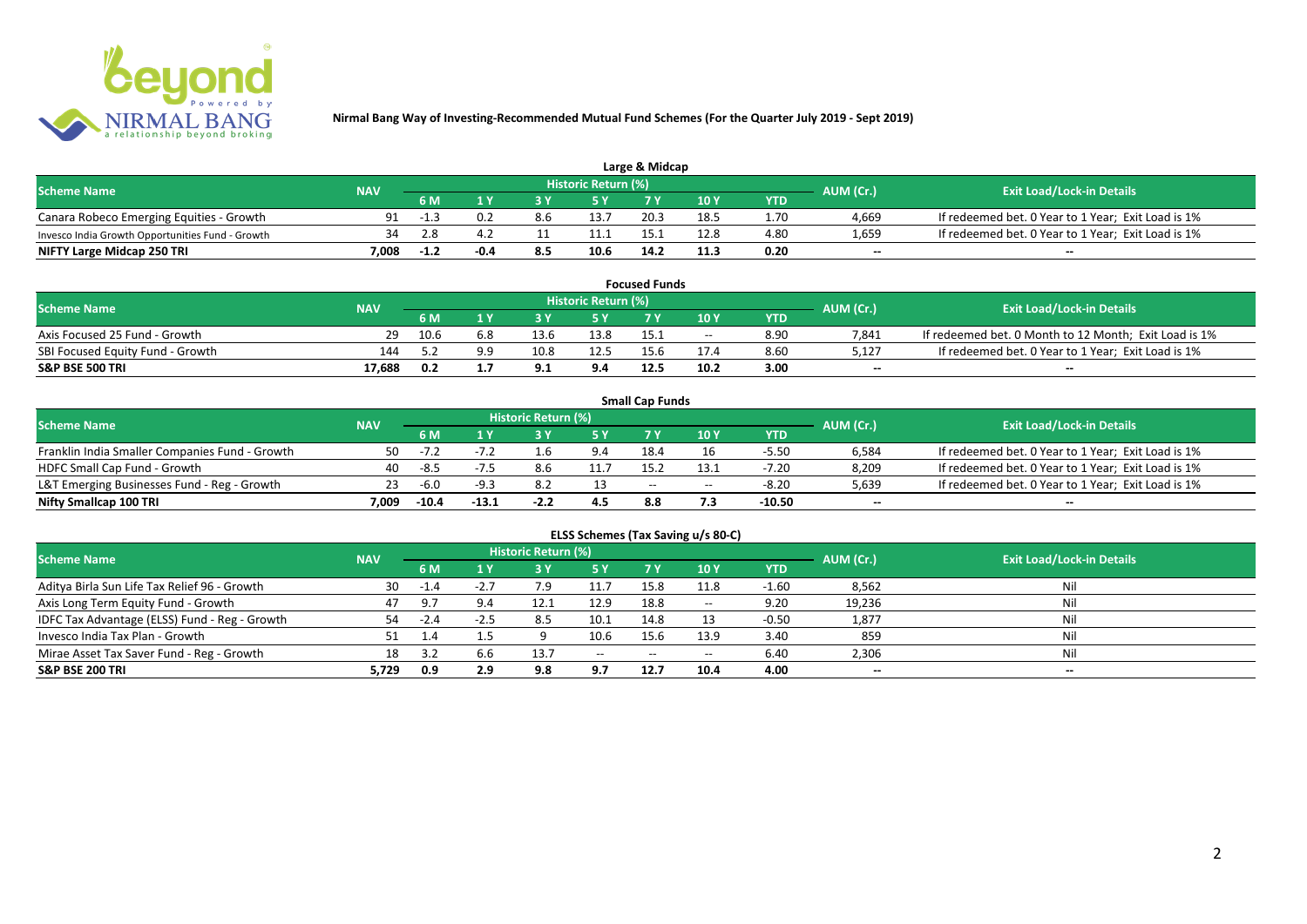

| <b>Contra/Value Fund</b>                  |            |        |        |                     |      |      |      |            |                          |                                                    |  |  |
|-------------------------------------------|------------|--------|--------|---------------------|------|------|------|------------|--------------------------|----------------------------------------------------|--|--|
| <b>Scheme Name</b>                        | <b>NAV</b> |        |        | Historic Return (%) |      |      |      |            | AUM (Cr.)                | <b>Exit Load/Lock-in Details</b>                   |  |  |
|                                           |            | 6 M    |        |                     | E V  |      | 10 Y | <b>YTD</b> |                          |                                                    |  |  |
| Kotak India EQ Contra Fund - Reg - Growth | 52         | 1.8    |        |                     | 10.7 | 13   | 11.2 | 4.80       | 819                      | If redeemed bet. 0 Year to 1 Year; Exit Load is 1% |  |  |
| Invesco India Contra Fund - Growth        | 47         | $-1.7$ | $-0.2$ | 10.2                | 11.6 | 16.5 | 12.9 | 0.30       | 3,992                    | If redeemed bet. 0 Year to 1 Year; Exit Load is 1% |  |  |
| UTI Value Opportunities Fund - Growth     | 60         | $-0.1$ | 0.6    |                     | 5.9  | 10.3 | 10.5 | 3.30       | 4,181                    | If redeemed bet. 0 Year to 1 Year; Exit Load is 1% |  |  |
| <b>S&amp;P BSE 500 TRI</b>                | 17.688     | 0.2    |        |                     | 9.4  | 12.5 | 10.2 | 3.00       | $\overline{\phantom{a}}$ | $- -$                                              |  |  |

|                                                                           |            |        |         |                     |           | Sector/Thematic |                          |            |                          |                                                    |
|---------------------------------------------------------------------------|------------|--------|---------|---------------------|-----------|-----------------|--------------------------|------------|--------------------------|----------------------------------------------------|
| <b>Scheme Name</b>                                                        | <b>NAV</b> |        |         | Historic Return (%) |           |                 |                          |            | AUM (Cr.)                | <b>Exit Load/Lock-in Details</b>                   |
|                                                                           |            | 6 M    | 1 Y     | 3Y                  | <b>5Y</b> | <b>7Y</b>       | <b>10Y</b>               | <b>YTD</b> |                          |                                                    |
| Canara Robeco Consumer Trends Fund - Reg - Growth                         | 41         | 5.8    | 13.2    | 11.7                | 14.2      | 15.9            | 14.9                     | 8.00       | 329                      | If redeemed bet. 0 Year to 1 Year; Exit Load is 1% |
| Mirae Asset Great Consumer Fund - Growth                                  | 36         | -4.5   |         | 13.2                | 13.1      | 16.5            | $\hspace{0.05cm} \ldots$ | 3.60       | 804                      | If redeemed bet. 0 Year to 1 Year; Exit Load is 1% |
| <b>ICICI Prudential Technology Fund - Growth</b>                          | 59         | $-0.9$ | $-5.4$  | 15.1                |           | 16.7            | 17.2                     | 3.20       | 450                      | If redeemed bet. 0 Day to 15 Day; Exit Load is 1%  |
| Reliance Pharma Fund - Growth                                             | 142        | $-5.5$ | $-12.6$ | $-1.2$              | 3.8       | 12              | 14.8                     | $-5.30$    | 2,377                    | If redeemed bet. 0 Year to 1 Year; Exit Load is 1% |
| ICICI Prudential Banking and Financial Services Fund -<br>Retail - Growth | 64         | 0.9    | 13.2    | 11.5                | 15.6      | 18.1            | 16.6                     | 4.40       | 3.102                    | If redeemed bet. 0 Day to 15 Day; Exit Load is 1%  |
| Reliance Banking Fund - Growth                                            | 269        | $-1.5$ | 6.5     | 9.9                 | 12.5      | 14.3            | 14.3                     | 1.40       | 2,776                    | If redeemed bet. 0 Year to 1 Year; Exit Load is 1% |
| <b>S&amp;P BSE 500 TRI</b>                                                | 17.688     | 0.2    | 1.7     | 9.1                 | 9.4       | 12.5            | 10.2                     | 3.00       | $\overline{\phantom{a}}$ | $\overline{\phantom{a}}$                           |

|                                                  |            |     |     |                     |                          |       | <b>Dynamic Asset Allocation Funds</b> |            |                          |                                                         |
|--------------------------------------------------|------------|-----|-----|---------------------|--------------------------|-------|---------------------------------------|------------|--------------------------|---------------------------------------------------------|
| <b>Scheme Name</b>                               | <b>NAV</b> |     |     | Historic Return (%) |                          |       |                                       |            | AUM (Cr.)                | <b>Exit Load/Lock-in Details</b>                        |
|                                                  |            | 6 M | 1 Y | 3 Y                 | <b>5Y</b>                |       | 10 Y                                  | <b>YTD</b> |                          |                                                         |
| ICICI Prudential Balanced Advantage Fund - Reg - |            |     |     |                     |                          |       |                                       |            |                          |                                                         |
| Growth                                           | 36         | 3.9 | 8.1 | 7.8                 | 9.2                      | 12.3  | 12.1                                  | 5.70       | 27,468                   | If redeemed bet. 0 Year to 1 Year; Exit Load is 1%      |
| Invesco India Dynamic Equity Fund - Growth       | 29         | 2.9 | 4.3 | $\sqrt{.8}$         | 8.1                      | 12.4  | 10.7                                  | 6.00       | 908                      | If redeemed bet. 0 Month to 3 Month; Exit Load is 0.25% |
| Reliance Balanced Advantage Fund - Growth        | 91         |     | 5.6 | 8.4                 | 8.8                      |       | 10.7                                  | 4.70       | 2,314                    | If redeemed bet. 0 Month to 12 Month; Exit Load is 1%   |
| SBI Dynamic Asset Allocation Fund - Reg - Growth | 13         | 0.9 | 1.5 |                     | $\overline{\phantom{a}}$ | $- -$ | $\hspace{0.05cm}$ – $\hspace{0.05cm}$ | 2.00       | 683                      | If redeemed bet. 0 Month to 12 Month; Exit Load is 1%   |
| NIFTY 50 Hybrid Composite Debt 65:35 Index       | 10.059     | 3.3 |     | 9.5                 | 9.2                      | 10.9  | 9.6                                   | 7.30       | $\overline{\phantom{a}}$ | $\!-$                                                   |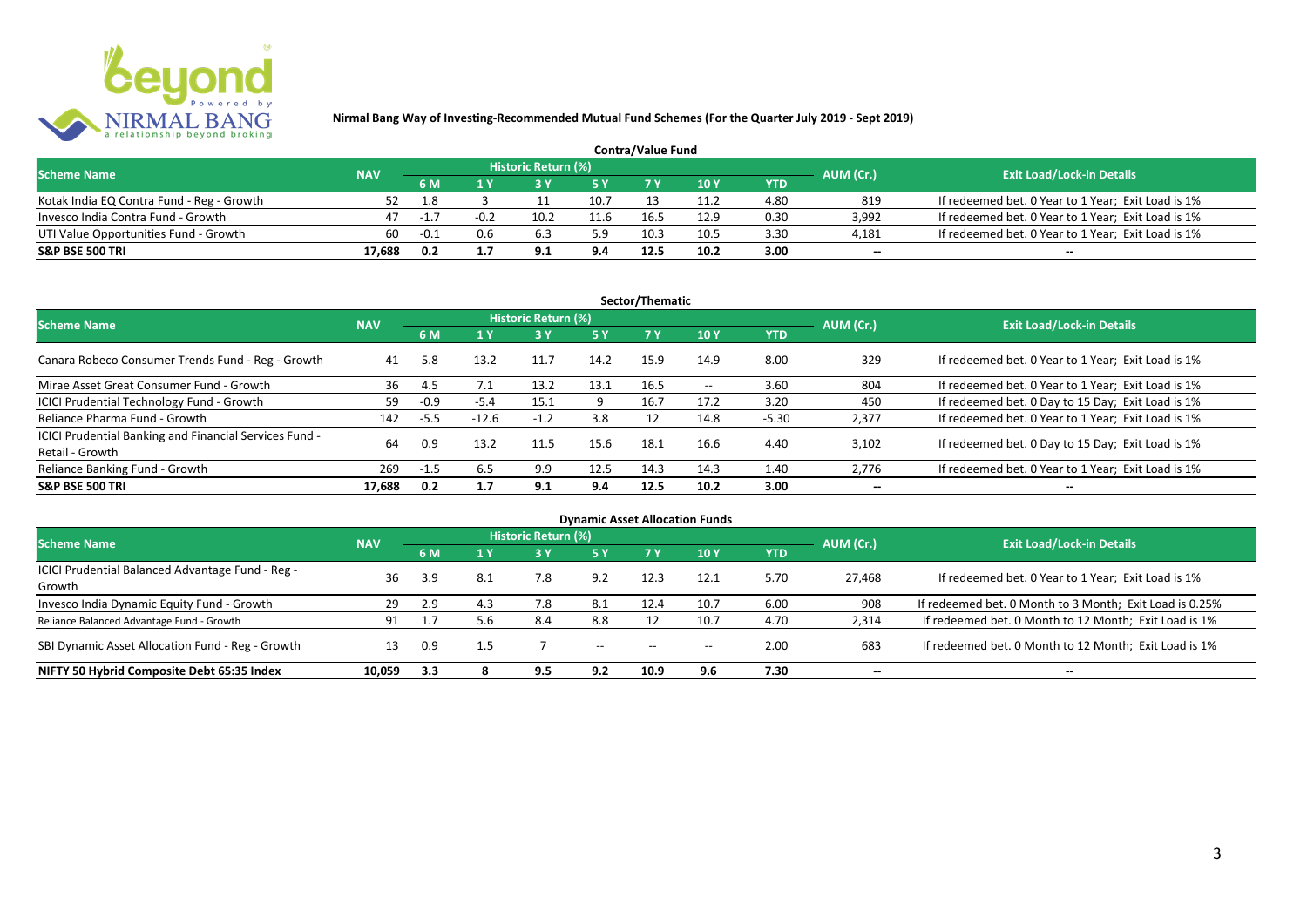

|                                                 |            |      |      |                            |       | <b>Hybrid Aggressive</b> |      |      |                          |                                                       |
|-------------------------------------------------|------------|------|------|----------------------------|-------|--------------------------|------|------|--------------------------|-------------------------------------------------------|
| <b>Scheme Name</b>                              | <b>NAV</b> |      |      | <b>Historic Return (%)</b> |       |                          |      |      | AUM (Cr.)                | <b>Exit Load/Lock-in Details</b>                      |
|                                                 |            | 6 M  | 1 Y  |                            |       | 7 Y                      | 10Y  | YTD  |                          |                                                       |
| HDFC Hybrid Equity Fund - Growth                | 54         | 0.6  |      | 5.6                        | 5.9   | 9.9                      |      | 4.20 | 20,696                   | If redeemed bet. 0 Year to 1 Year; Exit Load is 1%    |
| ICICI Prudential Equity & Debt Fund - Growth    | 131        | -1.1 | 0.8  |                            | 9.6   | 14                       | 13.3 | 1.90 | 23,288                   | If redeemed bet. 0 Year to 1 Year; Exit Load is 1%    |
| Mirae Asset Hybrid - Equity Fund - Reg - Growth | 15         |      | 6.2  | - Q 7                      | $- -$ | $- -$                    |      | 5.30 | 2,429                    | If redeemed bet. 0 Year to 1 Year; Exit Load is 1%    |
| SBI Equity Hybrid Fund - Growth                 | 139        | 5.5  | 10.3 | 9.3                        |       | 15.2                     | 11.8 | 8.00 | 29,354                   | If redeemed bet. 0 Month to 12 Month; Exit Load is 1% |
| Canara Robeco Equity Hybrid Fund - Growth       | 160        | 2.8  |      | 8.3                        | 10.3  | 13.                      | 12.3 | 6.20 | 2,341                    | If redeemed bet. 0 Year to 1 Year; Exit Load is 1%    |
| NIFTY 50 Hybrid Composite Debt 65:35 Index      | 10.059     | 3.3  |      | 9.5                        | 9.2   | 10.9                     | 9.6  | 7.30 | $\overline{\phantom{a}}$ | $- -$                                                 |

| <b>Arbitrage Fund</b>                      |            |     |                                |                     |     |  |     |      |        |                                                         |  |  |  |  |
|--------------------------------------------|------------|-----|--------------------------------|---------------------|-----|--|-----|------|--------|---------------------------------------------------------|--|--|--|--|
| <b>Scheme Name</b>                         | <b>NAV</b> |     |                                | Historic Return (%) |     |  |     |      |        | <b>Exit Load/Lock-in Details</b>                        |  |  |  |  |
|                                            |            | 1 M | AUM (Cr.)<br><b>YTD</b><br>6 M |                     |     |  |     |      |        |                                                         |  |  |  |  |
| IDFC Arbitrage Fund - Reg - Growth         | 24         |     |                                | כ.מ                 | b.b |  |     | 6.50 | 9.198  | If redeemed bet. 0 Month to 1 Month; Exit Load is 0.25% |  |  |  |  |
| Kotak Equity Arbitrage Fund - Reg - Growth |            | 2.8 | 5 h                            | 6.S                 | 6.4 |  | 6.2 | 6.20 | 15,630 | If redeemed bet. 0 Day to 30 Day; Exit Load is 0.25%    |  |  |  |  |
| Reliance Arbitrage Fund - Growth           | 20         |     |                                | D.5                 | 0.5 |  | b.s | 6.40 | 8.937  | If redeemed bet. 0 Month to 1 Month; Exit Load is 0.25% |  |  |  |  |

| <b>Equity Saver</b>                      |                          |     |              |                     |                          |                                       |                                       |                          |                          |                                                       |  |  |  |
|------------------------------------------|--------------------------|-----|--------------|---------------------|--------------------------|---------------------------------------|---------------------------------------|--------------------------|--------------------------|-------------------------------------------------------|--|--|--|
| <b>Scheme Name</b>                       | <b>NAV</b>               |     |              | Historic Return (%) |                          |                                       |                                       |                          | AUM (Cr.)                | <b>Exit Load/Lock-in Details</b>                      |  |  |  |
|                                          |                          | 6 M |              |                     |                          |                                       | 10 Y                                  | YTD                      |                          |                                                       |  |  |  |
| Axis Equity Saver Fund - Reg - Growth    |                          | 4.0 | -6.8         |                     | $\overline{\phantom{a}}$ | $- -$                                 | $\hspace{0.05cm}$ – $\hspace{0.05cm}$ | 6.00                     | 765                      | If redeemed bet. 0 Month to 12 Month; Exit Load is 1% |  |  |  |
| HDFC Equity Savings Fund - Growth        |                          | 0.8 |              |                     | 7.9                      | 8.7                                   |                                       | 3.40                     | 4,910                    | If redeemed bet. 0 Year to 1 Year; Exit Load is 1%    |  |  |  |
| Kotak Equity Savings Fund - Reg - Growth | 15.                      |     | 57           |                     | $- -$                    | $\hspace{0.05cm}$ – $\hspace{0.05cm}$ | $\overline{\phantom{a}}$              | 4.30                     | 1,950                    | If redeemed bet. 0 Year to 1 Year; Exit Load is 1%    |  |  |  |
| CRISIL Hybrid 50+50 - Moderate Index*    | $\overline{\phantom{a}}$ |     | $\mathbf{m}$ | $\qquad \qquad$     | $\overline{\phantom{a}}$ | $- -$                                 | $\overline{\phantom{a}}$              | $\overline{\phantom{a}}$ | $\overline{\phantom{a}}$ | $\overline{\phantom{a}}$                              |  |  |  |

| <b>Liquid Funds</b>                       |            |     |     |                     |      |       |            |                 |           |                                  |  |  |  |
|-------------------------------------------|------------|-----|-----|---------------------|------|-------|------------|-----------------|-----------|----------------------------------|--|--|--|
| <b>Scheme Name</b>                        | <b>NAV</b> |     |     | Historic Return (%) |      |       | <b>YTM</b> | Avg             | AUM (Cr.) | <b>Exit Load/Lock-in Details</b> |  |  |  |
|                                           |            | 1 W | 2 W | 1 M                 | 3 M  | 1Y    |            | <b>Maturity</b> |           |                                  |  |  |  |
| Axis Liquid Fund - Growth                 | 2,132      | 4.3 | 4 q |                     | -6.1 |       | 5.59       | 0.10            | 29,296    | Nil                              |  |  |  |
| IDFC Cash Fund - Reg - Growth             | 2,327      | 4.0 | 4.6 |                     | 5.8  | 6.9   | 5.44       | 0.07            | 12,065    | Nil                              |  |  |  |
| Kotak Liquid Scheme - Reg - Growth        | 3,892      | 4.1 | 4.8 | 5.2                 |      |       | 5.62       | 0.10            | 31,996    | Nil                              |  |  |  |
| Mirae Asset Cash Management Fund - Growth | 2,013      | 4.4 | 4.9 |                     |      |       | 5 h        | 0.07            | 4,157     | Nil                              |  |  |  |
| <b>CRISIL Liquid Fund Index</b>           | $- -$      | 4.8 | 5.3 | <b>.,,</b>          | 6.4  | $- -$ | $- -$      | $- -$           | --        | $- -$                            |  |  |  |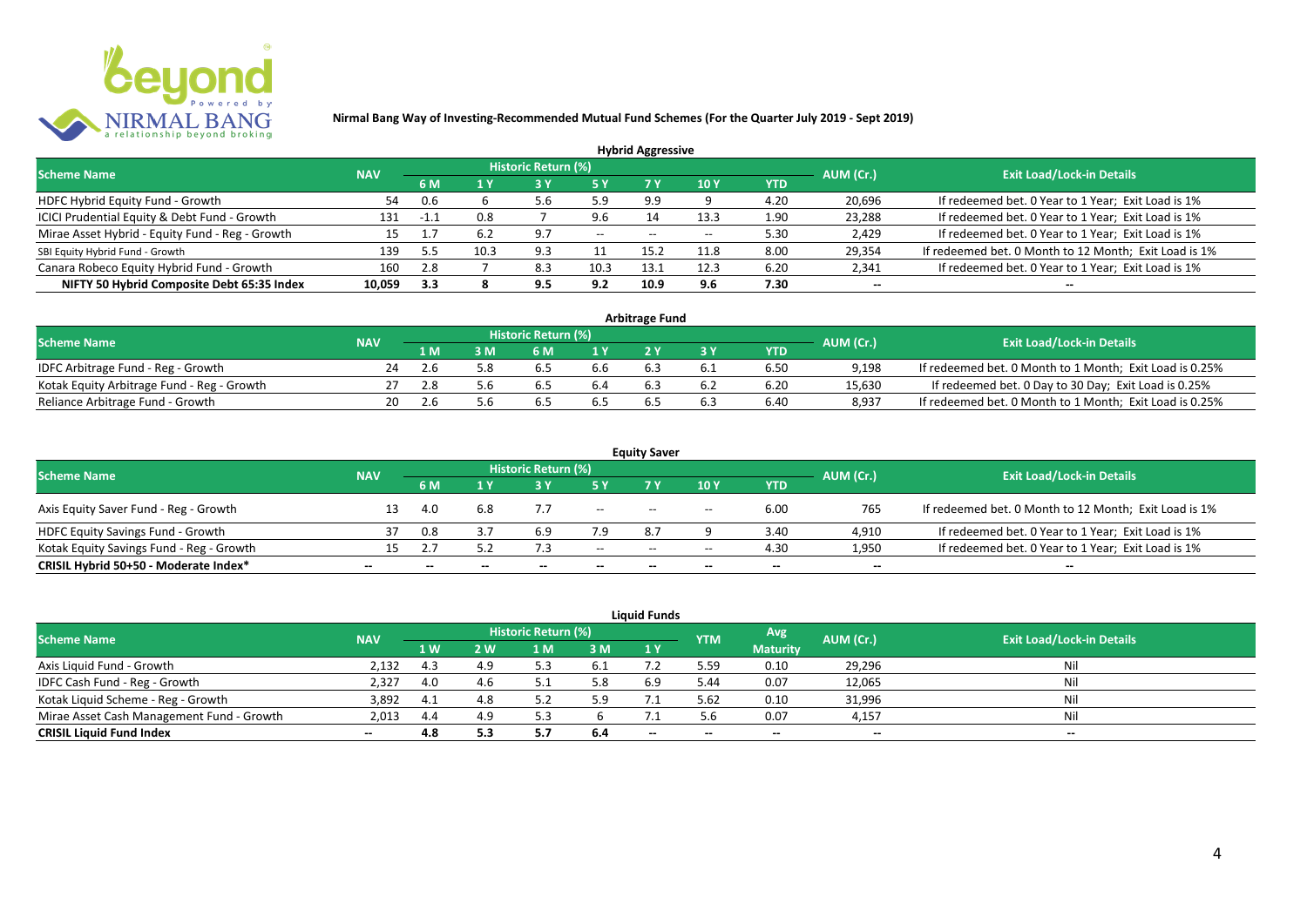

#### **1 M 3 M 6 M 1 Y 3 Y** NOFC Ultra Short Term Fund - Reg - Growth 11 5.8 8 8.1 8.6 -- 6.31 0.40 8,309 Nil<br>11 5.7 7.8 8.2 8.7 -- 6.15 0.45 3,668 Nil IDFC Ultra Short Term Fund - Reg - Growth 11 5.7 7.8 8.2 8.7 -- 6.15 0.45 3,668 Nil Nil<br>SBI Magnum Ultra Short Duration Fund - Growth 4.302 5.7 7.9 8 8.6 7.5 6.45 0.47 9.411 Nil Nil SBI Magnum Ultra Short Duration Fund - Growth 4,302 5.7 7.9 8 8.6 7.5 6.45 0.47 9,411 Nil<br>NIFTY Ultra Short Duration Debt Index 3,927 5.5 7.5 7.9 8.5 7.6 - - - - - -**NIFTY Ultra Short Duration Debt Index 3,927 5.5 7.5 7.9 8.5 7.6 -- -- -- -- Avg Maturity Historic Return (%) YTM Ultra Short Fund** Scheme Name **NAV NAV Historic Return (%)** NAV Historic Return (%) Note and the May AUM (Cr.) Exit Load/Lock-in Details<br>The Scheme Name of the State Load/Lock-in Details

| <b>Money Market Fund</b>                                   |            |     |     |                            |                          |           |            |                          |                          |                                  |  |  |  |
|------------------------------------------------------------|------------|-----|-----|----------------------------|--------------------------|-----------|------------|--------------------------|--------------------------|----------------------------------|--|--|--|
| <b>Scheme Name</b>                                         | <b>NAV</b> |     |     | <b>Historic Return (%)</b> |                          |           | <b>YTM</b> | Avg                      | AUM (Cr.)                | <b>Exit Load/Lock-in Details</b> |  |  |  |
|                                                            |            | 1 M | 3M  | 6 M                        | 1 Y                      | <b>3Y</b> |            | <b>Maturity</b>          |                          |                                  |  |  |  |
| Aditya Birla Sun Life Money Manager Fund - Reg -<br>Growth | 260        | 5.9 | 8.4 | 8.5                        | 8.7                      | 7.6       | 6.04       | 0.45                     | 12,746                   | Nil                              |  |  |  |
| ICICI Prudential Money Market Fund - Reg - Growth          | 269        | 5.8 | 7.9 | 8.1                        | 8.5                      | 7.4       | 6.14       | 0.45                     | 9,688                    | Nil                              |  |  |  |
| Reliance Money Market Fund - Growth                        | 2,934      | 6.0 | 8.1 | 8.3                        | 8.8                      |           | 6.11       | 0.38                     | 3,074                    | Nil                              |  |  |  |
| UTI Money Market Fund - Reg - Growth                       | 2,181      | 5.7 | 8.1 | 8.3                        | 8.6                      | 7.5       | 6.16       | 0.49                     | 6,584                    | Nil                              |  |  |  |
| <b>CRISIL Liquid Fund Index</b>                            | $- -$      | 5.7 | 6.4 | 6.9                        | $\overline{\phantom{a}}$ | $- -$     | $\!-$      | $\overline{\phantom{a}}$ | $\overline{\phantom{a}}$ | $\overline{\phantom{a}}$         |  |  |  |

| Short Term Fund                                 |            |     |      |                     |                |              |                |                 |           |                                  |  |  |  |  |
|-------------------------------------------------|------------|-----|------|---------------------|----------------|--------------|----------------|-----------------|-----------|----------------------------------|--|--|--|--|
| <b>Scheme Name</b>                              | <b>NAV</b> |     |      | Historic Return (%) |                |              | <b>YTM</b>     | Avg             | AUM (Cr.) | <b>Exit Load/Lock-in Details</b> |  |  |  |  |
|                                                 |            | 1 M | 3 M  | 6 M                 | 1 <sub>V</sub> |              |                | <b>Maturity</b> |           |                                  |  |  |  |  |
| HDFC Short Term Debt Fund - Growth              |            | 2.8 | a a  |                     | 10.2           | $\mathbf{b}$ | .45            | 2.66            | 8,488     | Nil                              |  |  |  |  |
| IDFC Bond Fund - Short Term Plan - Reg - Growth | 40         | 2.6 | 10.4 |                     | 10.9           |              | 6.96           | 2.12            | 9,643     | Nil                              |  |  |  |  |
| Kotak Bond Short Term Plan - Reg - Growth       | 36         |     | 9 R  |                     | 10.4           |              | $^{\prime}.51$ | 2.60            | 9,607     | Nil                              |  |  |  |  |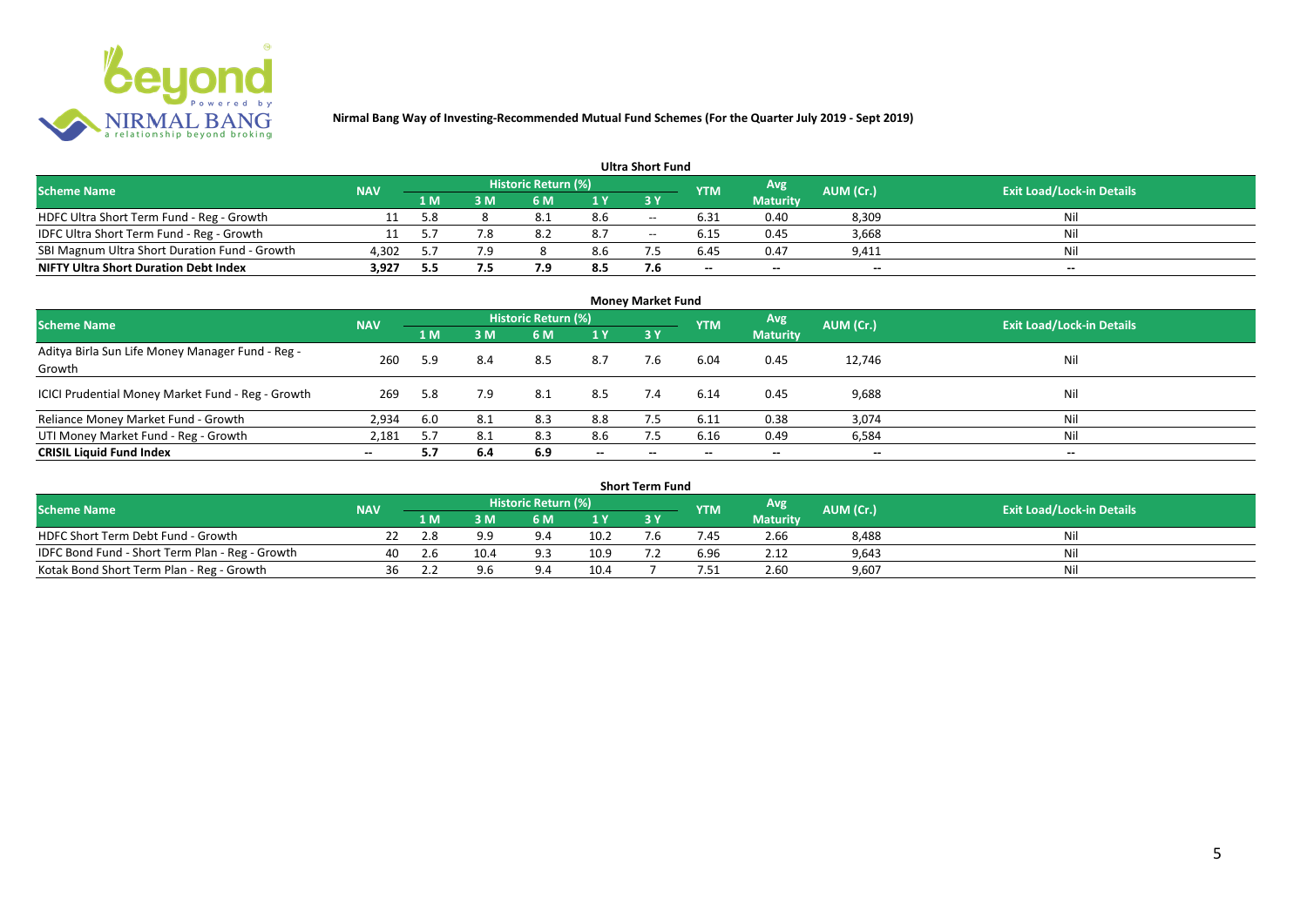

| <b>Low Duration Fund</b>                  |            |     |  |                     |     |  |            |                 |           |                                  |  |  |  |  |
|-------------------------------------------|------------|-----|--|---------------------|-----|--|------------|-----------------|-----------|----------------------------------|--|--|--|--|
| <b>Scheme Name</b>                        | <b>NAV</b> |     |  | Historic Return (%) |     |  | <b>YTM</b> | Avg             | AUM (Cr.) | <b>Exit Load/Lock-in Details</b> |  |  |  |  |
|                                           |            | 1 M |  | 6 M.                |     |  |            | <b>Maturity</b> |           |                                  |  |  |  |  |
| HDFC Low Duration Fund - Growth           |            |     |  |                     | 8.5 |  | 6.81       | 0.99            | 15,626    | Nli                              |  |  |  |  |
| Canara Robeco Savings Fund - Reg - Growth | 30         |     |  | 8.3                 | 8.7 |  | 6.33       | 0.79            | 1,051     | Ni                               |  |  |  |  |
| IDFC Low Duration Fund - Reg - Growth     | 28         |     |  | 8.5                 |     |  | 6.35       | 0.81            | 4.587     | Ni                               |  |  |  |  |

#### **1 M 3 M 6 M 1 Y 3 Y** Notak Banking and PSU Debt Fund - Reg - Growth 16 3.0 10.6 9.8 11.2 7.3 7.79 2.78 3,403 Nil<br>
Kotak Banking and PSU Debt Fund - Reg - Growth 44 0.1 9.8 10.9 11.5 7.7 7.47 3.61 2,621 Nil Notak Banking and PSU Debt Fund - Reg - Growth 44 0.1 9.8 10.9 11.5 7.7 7.47 3.61 2,621 Nil<br>1999 - IDFC Banking & PSU Debt Fund - Reg - Growth 17 1.3 12.3 10.3 13.4 7.7 7.16 3.39 9,183 IDFC Banking & PSU Debt Fund - Reg - Growth 17 1.3 12.3 10.3 13.4 7.7 7.16 3.39 9,183 **Banking & PSU Bond Funds Scheme Name NAV REGISTER AUM (Cr.) AUM (Cr.)** Exit Load/Lock-in Details **Historic Return (%) Maturity**

| <b>Corporate Bond Funds</b>                         |            |        |      |                     |      |     |            |                 |           |                                  |  |  |  |  |
|-----------------------------------------------------|------------|--------|------|---------------------|------|-----|------------|-----------------|-----------|----------------------------------|--|--|--|--|
| <b>Scheme Name</b>                                  | <b>NAV</b> |        |      | Historic Return (%) |      |     | <b>YTM</b> | <b>Avg</b>      | AUM (Cr.) | <b>Exit Load/Lock-in Details</b> |  |  |  |  |
|                                                     |            | 1 M    | 3 M  | 6 M                 | 1Y   |     |            | <b>Maturity</b> |           |                                  |  |  |  |  |
| ICICI Prudential Corporate Bond Fund - Reg - Growth | 20         | 3.8    | 9.6  | 9.5                 | 10.2 | 7.4 | 7.22       | 2.28            | 9,002     | Nil                              |  |  |  |  |
| HDFC Corporate Bond Fund - Growth                   |            | $-0.9$ | 10.1 | 10.3                | 11.6 | 7.8 | 7.26       | 4.08            | 12,910    | Ni                               |  |  |  |  |
| Kotak Corporate Bond Fund - Std - Growth            | 2,583      | 4.4    | 10   |                     | 10.3 |     |            | 1.59            | 2,448     | Nil                              |  |  |  |  |